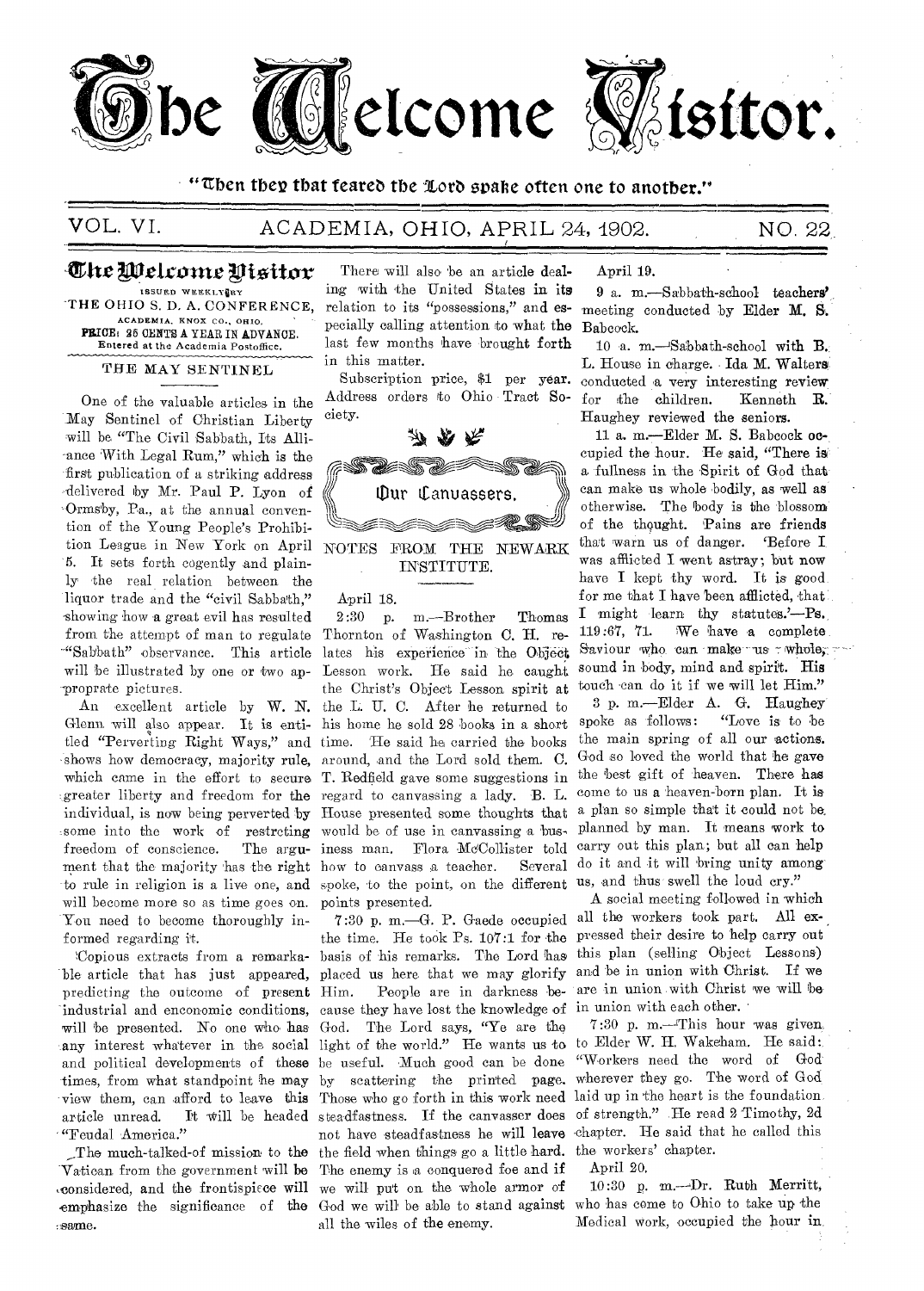**relating some of her experiences and telling how the Lord had led her to take up this noble work.** 

**The conference committee were present the last day and plans were made for work. The workers go forth with zeal and courage in the Object Lesson work. May the Lord bless every effort that is put forth to carry out this heaven-born plan.-- Ed.** 

**DISTRIBUTION OF LABOR FOR THE OBJECT LES-SON WORK.** 

**Cleveland—Elder A. C. Shannon. Cincinnati—Elder M. 'S. Babcock. Columbus—Elder H. H. Burkholder.** 

**Springfield and Dayton—Elder J. G. Wood.** 

**Toledo—Elder D. E. Lindsey.** 

**Clyde, Tiffin, Fostoria, Norwalk,**  Green Spring, Curtice and Locust **Point—Ida M. Walters and Cora Petithory.** 

**Canton, Akron, Alliance—Ella M. Talmage.** 

**Middlefield, Kirtland, Geneva, Bedford, Chagrin Falls—C. C. Webster.** 

**Portsmouth, Beaver, Ironton, Wheelersburg, Marshfield, Chillicothe—Elder R. R. Kennedy.** 

**Farmer, Hicksfield, Ramie; Sherwood, Liberty Center—W. W. Miller.** 

**Findlay, Bowling Green, Portage, Pemberville, Dunkirk, Gilboa—J. P. Gaede.** 

**Van Wert, Elgin, Payne, Mendon, Broughton, St. Marys—Kenneth R. Haughey.** 

**Bellefontaine, Lake View, Lewiston, W. Mansfield, Walnut Grove— B. L. House.** 

**Marion, Mansfield, Corsica, Caledonia, Crestline—Flora McCollister and Hortense Howell.** 

**Laura, Wengerlawn, Piqua, Xenia, Troy—Lela Gibson and Mary 0; Huffaker.** 

**Washington C. H.—Thos. Thornton.** 

**La Grange, Camden, Spencer, Wadsworth, Fairfield—Annie Smith and Nellie Stevens.** 

**Meigs, 'St. Clairsville, Compher, Moorefield, Barnesville—F. H. Henderson.** 

**Reedsville, Hill Grove—James Smith and Warren Huffaker.** 

**Waterford, Fulton, Appleton—W. E. Bidwell.** 

**Mineral, Ohio. Welcome Visitor—As you desire those who are canvassing to send in reports I will send in the report of my sister's and my work. Our work is so connected that we cannot easily ports. We took orders for 73 books of the Lord as we engaged in the orto be delivered the** *first of May.* **We dinances that were established by our ready when May comes. Orders, 3 meetings. There was a good inter-Bibles, 16 Gospel Primer, 5 Coming est. The Lord manifested His pres-Helps, 2 Almost a Man, 3 Almost a He drew nigh to us. This caused**  Woman. Value, \$44.75. Last week I the enemy to flee. Five dear souls canvassed in Nelsonville. **20 hours and took \$21.65 worth of 'Gallion, who has been a constant user orders. I canvassed about one-fourth of tobacco for fifty years, has said,**  of the town. I shall go back to fin- "2 Cor. 7:1 is for me." Her pipe is ish canvassing the town and by the given a rest and she is happy in **some papers in the home of those who are all zealous for the cause of God,**  seemed interested. I loaned some and have decided to push the can**books to those who wanted to read vassing work in the selling of Object the Gospel message and could not buy the books. We cannot spend all quota. Where the spirit of the Lord of our time in the canvassing work. is there is liberty." Liberty means By managing well in the home work freedom. To be free means to owe one of us can be away part of the no man anything. We want the time. The precious promise "Lo I spirit of Christ. Therefore let us am with you alway" cheers us on our move forward as never before, and** 

**to say, "Here am I, send me." Yours in the hope of eternal life,** 

### **MRS. PHEMA GREENUP.**

**Barberton, Ohio.** 

**I am of good courage in the Lord and know that He has a care for the printed page. While we may not**  see any immediate results of our **work, yet I believe the Lord will accomplish the work in His own good time; and many souls will accept the truth. I am so thankful to the Lord**  for what I learned at the Columbus **institute. It has been a help to me in the Lord's work. I do not have any controversy as I go among the people; but it seems that the Lord helps me to present the truth in way that touches the hearts of the people, and they are anxious to learn**  more about the Lord. My earnest ject Lessons. Value, \$10. Value of **prayer is; that the Lord may fill us all with His precious truth that we may be able to give it to others. When the Lord sees that we want Him to give to us that we may give to others, either financially or spiritually, I believe He will pour out His blessings upon us.** 

**May the Lord bless every one of Christ. Value, \$19.25.** 

**His workers so they may do the work for this time.** 

#### **F. E. WAGNER.**

### **Killbuck, Ohio.**

**separate it to send in different re-Killbuck. All enjoyed the blessing have our books on hand and are dear Saviour. We held some public. King, 7 Christ Our Saviour, 3 Bible ence, and as we drew nigh to Him,. help of the Lord I expect to place \$50 Jesus. Brethren, the gospel is the or \$60 worth of books in the homes power of God unto salvation to every of the people. I left many tracts and one that believeth. "The brethren way. I pray that we all may be able thus hasten the coming of the Lord.. April 5th we met the brethren at were added to the church. Mother**  They expect to sell their **—J. 0. Miller.** 

## **CANVASSERS' REPORT.**

**• E. E. Nothstine—Orders, 12 Dan..**  and Rev., 3 Best Stories, 12 Gospel **Primer, 1 Coming King. Value,. \$25. Delivered 13 Gospel Primer, 3 Best Stories, 1 Coming King.** 

**John P. Gaede—Orders, 12 Object Lessons. Value, \$15. Helps, \$10. Total, \$25.** 

**F. E. Wagner—Orders, \$8.50; cash sales, \$4.75; deliveries, \$7.25.** 

**C. L. Wilson—Orders, 16 Coming-King. Value of helps and orders, \$20.15. Deliveries, 12 Coming King,, 6 Best Stories. Value, \$13.50.** 

**M. C. Kirkendall—Orders, 8 Obhelps, \$8.25.** 

J. O. Young-Orders, 6 Best Stor**ies, 6 Marvel of Nations. Value, \$3.- 2,5.** 

**C. C. Webster—Orders, 5 Object Lessons, 1 Sunbeams. Value, \$7.75..** 

**F. C: Webster—Orders, 11 Object ,**  Lessons, 2 Coming King, 7 Steps. to-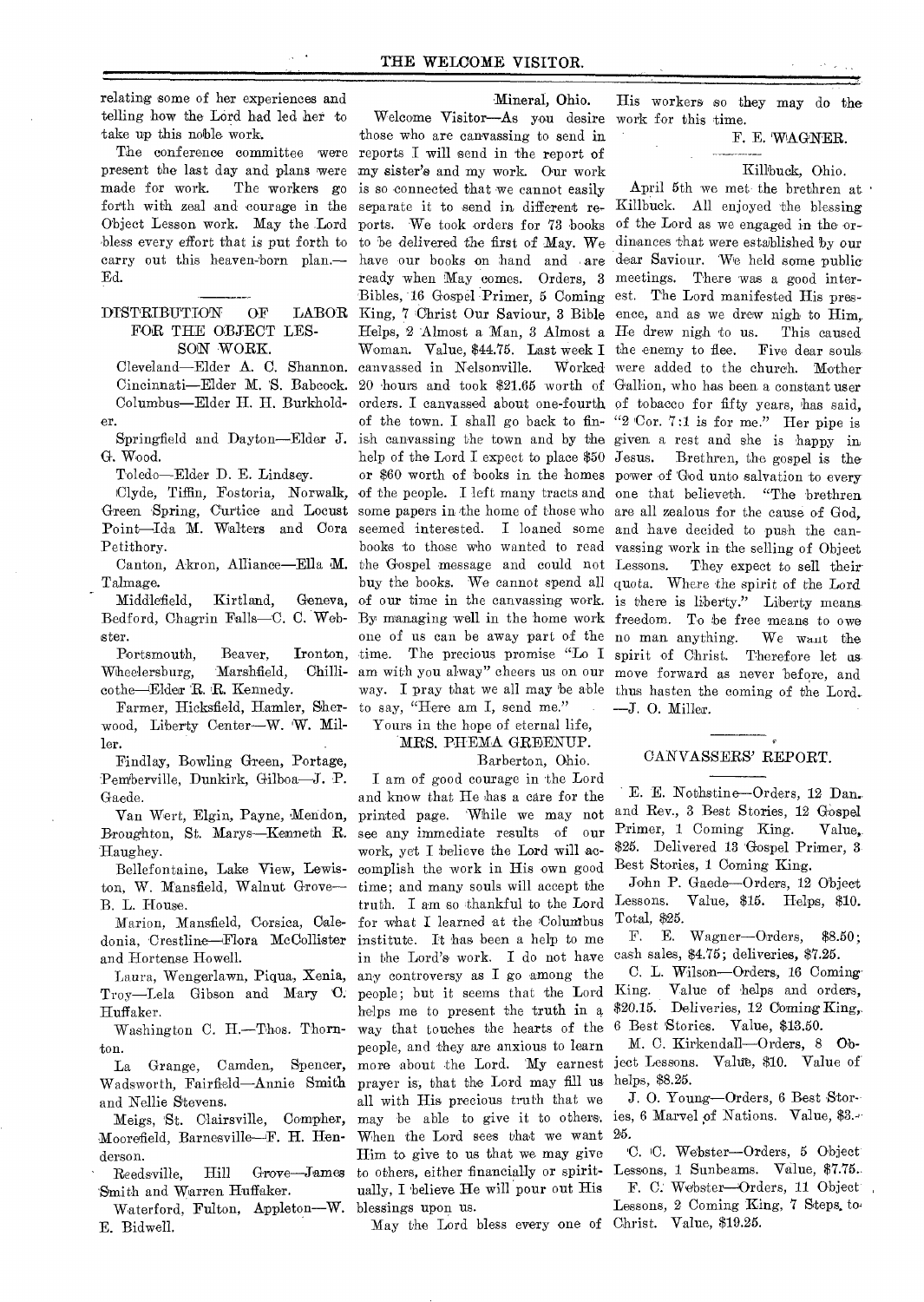

#### MT. VERNON ACADEMY.

DS D SE STAR IS  $H$ t. Uernon Academu È≳∉≳∉Ñ ta Sun I 111--<sup>E</sup>

It is the purpose of those who have charge in this school to bring it as near as possible to Gcd's ideal of a indeed interesting and encouraging missionary training school. As a branch of the Lord's work. the spirit of the missionary Saviour who have embraced these opportuniwhom they all profess to represent, ties that they have been of' untold terized His life, and which gives prayer and social meeting. Only

means to this end it is constantly these papers are God's messengers of indeed, and it must be carried forkept before the minds of the stu- love, joy, and peace to some at least. ward to completion. Very closely aldents that they are here for a defi- Eternity alone will reveal the results-lied to the same thing is the matter nite purpose, and that is to receive of this work. One evening out of of raising funds for our Medical a preparation of heart and life which every month is devoted to each of the Missionary College. We need a will make them channels of light and following subjects: Home Missions, school for the training of missionary blessing to those who so much need Foreign Missions, Health and Tem-physicians and nurses just as truly their help. It has been recognized by perance, and Religious Liberty. The as we need a school for the training many that a much different spirit work is divided among four leaders- of evangelistic workers. In fact all pervades the atmosphere of the the presidents of the society- and the workers that we send out are inschool this year than during previous three assistants, each having charge tended be to be evangelistic laborers. years. God has shown His fostering of the program once a month. It is The preparation of our schools rests care in sending us young men and the effort of all to make these meet- with even poise on all departments women who came with settled pur-ings not only interesting but practi-upon our whole denomination. pose of preparing to enter some cal and helpful as well. And much while at no time has there been any sure as a result of the efforts put College we were in fact selling it to marked demonstration, a spirit of forth. The meetings among the the Seventh Day Adventis.s of deep and serious earnestness is mani- vonng people have also been bene- America, and in this transaction our fested throughout the school, in the ficial. Here the students have the people in America have been responclass-room as well as the religious coportunity of gaining actual expe- sible to the creditors of the instituservices. A good interest has been rience in presenting to one another tion for the payment of its debts. taken by the students in the work of in the form of talks or Bible studies, When the debts are paid, that which the missionary society and Sabbath- the various phases of the message as was formerly the Battle Creek Colschool. The object of this work is they have studied it in their Bible lege will really be the property of that all may become so imbued with classes. It is the testimony of all the American Medical Missionary that while preparing to render  $\text{Him} \cdot \text{value}$  to them. One other interest- this purpose is what is called the more effectual service, thy may now ing feature of school life at the Missionary Acre Fund. To make the learn to exercise that spirit of un-Academy we must not fail to men-fund able to meet this obligation all selfish labor for others which charac- tion and that is the Friday evening our people in America are called updcpth, stability, and Christian-like 1:veliness to the character, and bring peace and happiness to the possessor. More of our periodicals are being used by the school than formerly, and these, as they are sent out, are followed up by correspondence. It is o note from the letters received that good has been received by all we are to the American Medical Missionary

those who have experienced the blessedness of these meetings can appreciate what these heavenly sittings mean to teachers and students.

"The love of Jesus—what is, is,

\_None but His loved ones know." And at these times when we are shut in as it were with God, He comes so near that we not only feel, but seem to see His presence. Here it is that we can tell to each other how God has led us through the week, of the struggles with the enemy, and the victories the Lord has given; and here we receive new strength for the week to come. The Lord has blessed our school; He has made. it what it is, and to Him be all the glory.

ALMEDA HAUGHEY. かから HELP THE MEDICAL MISSION-ARY COLLEGE.

Lately our best energies have been devoted to the sale of Christ's Object Lessons for the benefit of our schools. In this we have been working in harmony with the Lord's plan, and greatly enjoyed that which we have been doing. This is excellent

In selling the Battle Creek College College.

The plan for raising money for Only on to assist. Every one among us is